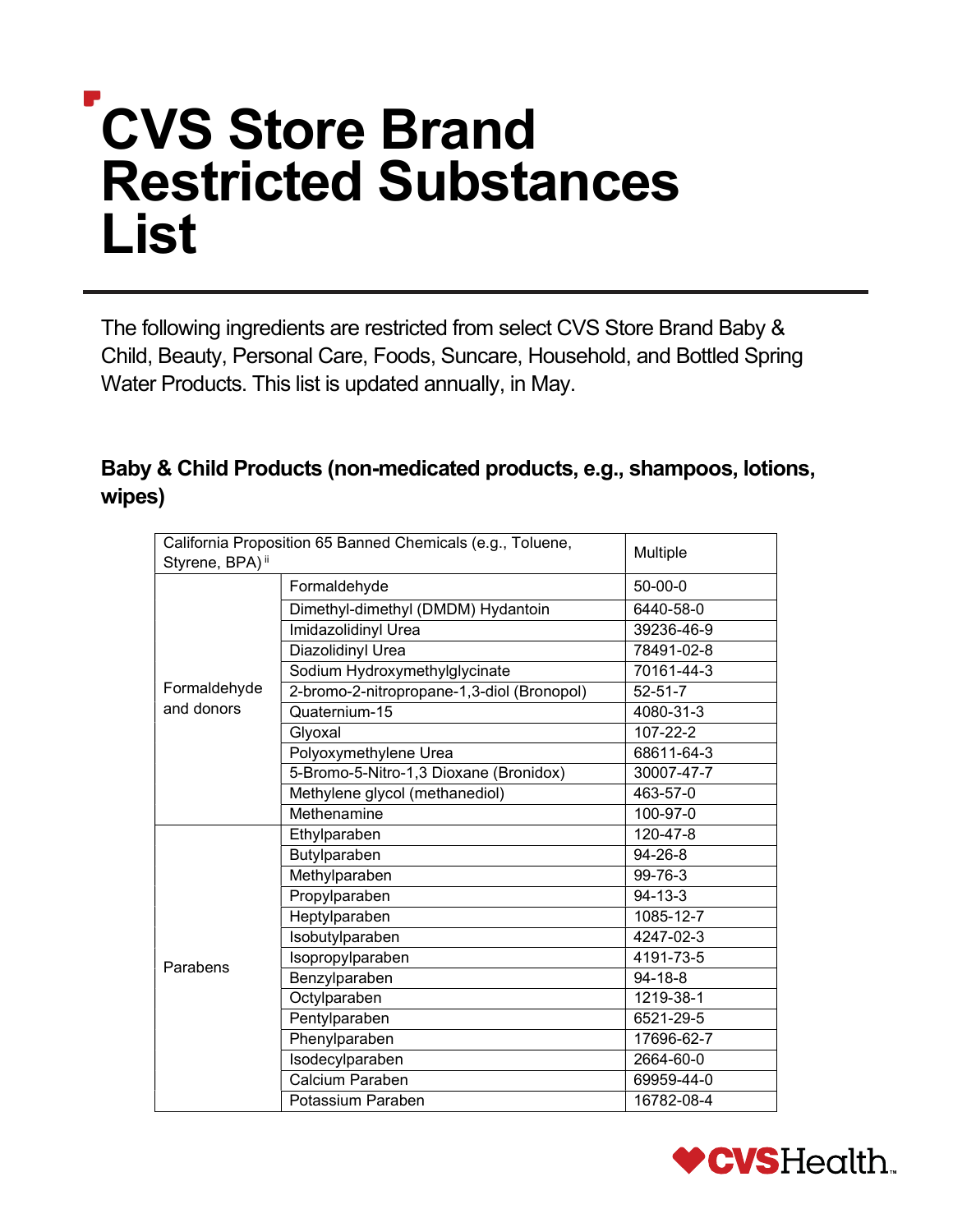|                                   |                                                                                                                                                                                 | 5026-62-0      |
|-----------------------------------|---------------------------------------------------------------------------------------------------------------------------------------------------------------------------------|----------------|
|                                   |                                                                                                                                                                                 | 35285-69-9     |
|                                   | Sodium Parabens                                                                                                                                                                 | 35285-68-8     |
|                                   |                                                                                                                                                                                 | 36457-20-2     |
|                                   | Hexamidine Paraben                                                                                                                                                              | Not Found      |
|                                   | Hexamidine Diparaben                                                                                                                                                            | 93841-83-9     |
|                                   | Undecylenoyl PEG 5 Paraben                                                                                                                                                      | Not Found      |
|                                   | Phenoxyethylparaben                                                                                                                                                             | 55468-88-7     |
|                                   | 4-Hydroxybenzoic acid                                                                                                                                                           | 99-96-7        |
|                                   | Di-2-ethylhexyl phthalate (DEHP)                                                                                                                                                | 117-81-7       |
|                                   | Benzyl butyl phthalate (BBP)                                                                                                                                                    | 85-68-7        |
|                                   | Di-n-butyl phthalate (DBP)                                                                                                                                                      | 84-74-2        |
|                                   | Diisodecyl phthalate (DIDP)                                                                                                                                                     | 26761-40-0     |
|                                   | Di-n-hexyl phthalate (DnHP)                                                                                                                                                     | 84-75-3        |
| Phthalates                        | Diisononyl phthalate (DINP)                                                                                                                                                     | 28553-12-0     |
|                                   | Di-n-octyl phthalate (DNOP)                                                                                                                                                     | $117 - 84 - 0$ |
|                                   | Diethyl phthalate (DEP)                                                                                                                                                         | 84-66-2        |
|                                   | Diisobutyl phthalate (DIBP)                                                                                                                                                     | 84-69-5        |
|                                   | Di-n-pentyl phthalate (DPENP)                                                                                                                                                   | 131-18-0       |
|                                   | Dicyclohexyl phthalate (DCHP)                                                                                                                                                   | 84-61-7        |
| Methylisothiazolinone (MI)        |                                                                                                                                                                                 | 2682-20-4      |
|                                   | Methylchloroisothiazolinone (MCI)                                                                                                                                               | 26172-55-4     |
|                                   | Please note MI and MCI have allowable limits as outlined below                                                                                                                  |                |
| products                          | • MI alone cannot exceed 100 ppm (0.01%) in leave on or rinse off<br>• MCI can only be used in combination with MI in rinse off products<br>and cannot exceed 15 ppm (0.0015%). |                |
| Phenoxyethanol                    | Note: MI and MCI cannot be used in combination in leave on products.                                                                                                            | 122-99-6       |
| Polyethylene Microbeads           |                                                                                                                                                                                 |                |
| (≤5mm in diameter)<br>microbeads) | (Beauty and Personal Care products with polyethylene                                                                                                                            | 9002-88-4      |
|                                   | Palm Oil                                                                                                                                                                        | 8002-75-3      |
|                                   | Palm Kernel Oil                                                                                                                                                                 | 8023-79-8      |
|                                   |                                                                                                                                                                                 | 84540-04-5     |
| Non-                              | Hydrogenated Palm Oil                                                                                                                                                           | 8033-29-2      |
| Responsibly                       |                                                                                                                                                                                 | 68514-74-9     |
| Sourced Palm                      | <b>Hydrogenated Palm Glycerides</b>                                                                                                                                             | 91744-66-0     |
| Oil and its                       | <b>Hydrogenated Palm Kernel Glycerides</b>                                                                                                                                      | 93334-20-4     |
| derivatives                       | Palm Stearin                                                                                                                                                                    | 98106-68-4     |
|                                   | <b>Palmitic Acid</b>                                                                                                                                                            | $57 - 10 - 3$  |
|                                   | Palm Olein                                                                                                                                                                      | 93334-39-5     |
|                                   | Cloflucarban                                                                                                                                                                    | 369-77-7       |
| Non GRASi                         | Fluorosalan                                                                                                                                                                     | 4776-06-1      |
| Antiseptic                        | Hexachlorophene                                                                                                                                                                 | 70-30-4        |
| ingredients                       | Hexylresorcinol                                                                                                                                                                 | 136-77-6       |
|                                   | Iodophors (Iodine-containing ingredients)                                                                                                                                       | 39392-86-4     |

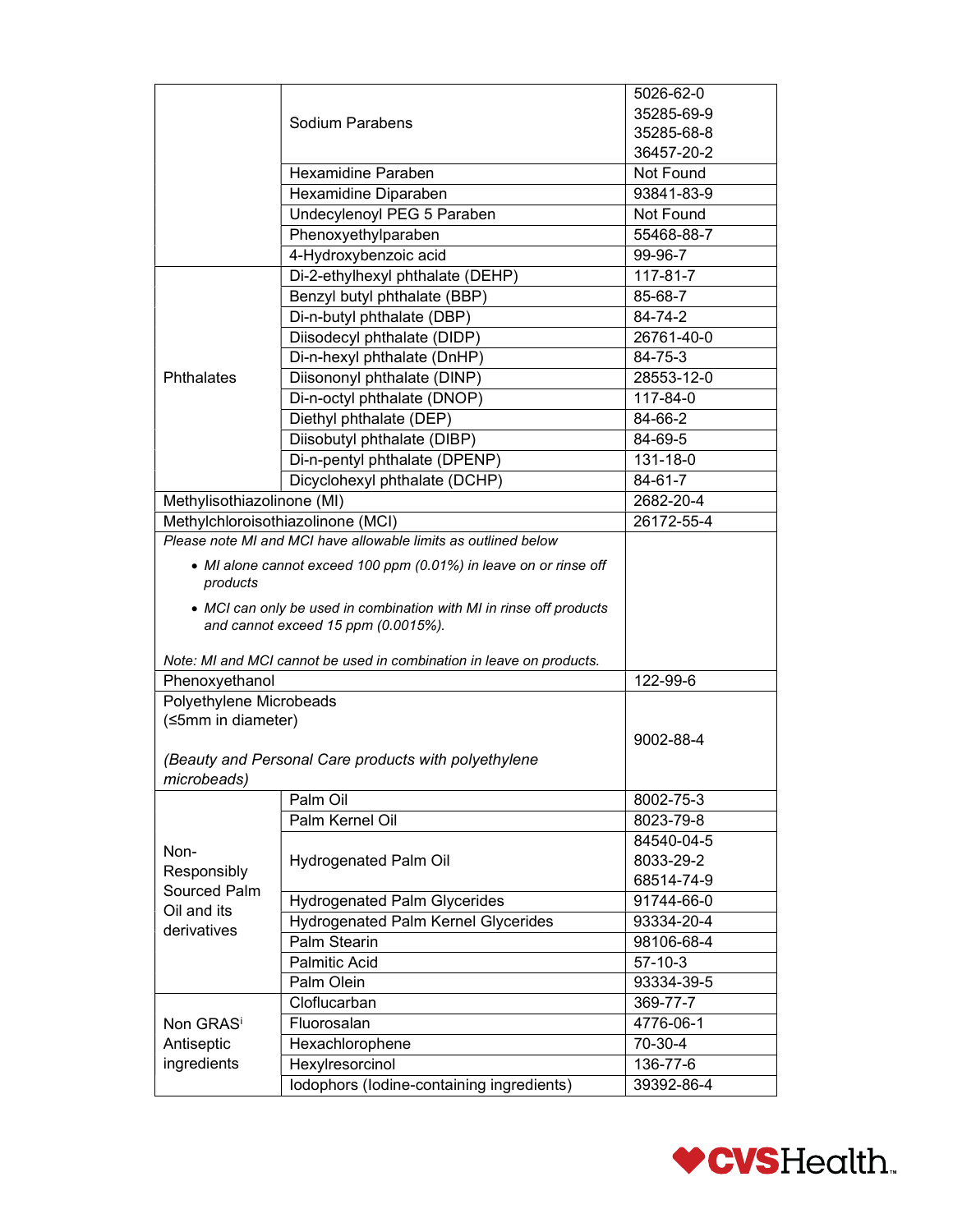| lodine complex (ammonium ether sulfate and<br>polyoxyethylene sorbitan monolaurate) | Not Found                             |
|-------------------------------------------------------------------------------------|---------------------------------------|
| lodine complex (phosphate ester of<br>alkylaryloxy polyethylene glycol)             | 52623-95-7                            |
| Nonylphenoxypoly (ethyleneoxy) ethanoliodine                                        | 11096-42-7<br>35860-86-7<br>9006-36-4 |
| Poloxamer--iodine complex                                                           | 9003-11-6<br>106392-12-5              |
| Povidone-iodine                                                                     | 25655-41-8                            |
| Undecoylium chloride iodine complex                                                 | 1338-54-1                             |
| Methylbenzethonium chloride                                                         | 25155-18-4                            |
| Phenol (greater than 1.5 percent or less than<br>1.5 percent)                       | 108-95-2                              |
| Secondary amyltricresols                                                            | 8063-33-0                             |
| Sodium oxychlorosene                                                                | 52906-84-0                            |
|                                                                                     | 87-10-5                               |
| Tribromsalan                                                                        | 98518-05-9                            |
|                                                                                     | 1322-38-9                             |
| Triclocarban                                                                        | 101-20-2                              |
| Triclosan                                                                           | 3380-34-5                             |
| Triple dye                                                                          | 39389-84-9<br>$92 - 62 - 6$           |

#### Beauty Products (e.g., make-up, hair care, skin care)

| California Proposition 65 Banned Chemicals (e.g., Toluene, |                                            | Multiple      |
|------------------------------------------------------------|--------------------------------------------|---------------|
| Styrene, BPA) <sup>ii</sup>                                |                                            |               |
|                                                            | Formaldehyde                               | $50-00-0$     |
|                                                            | Dimethyl-dimethyl (DMDM) Hydantoin         | 6440-58-0     |
|                                                            | Imidazolidinyl Urea                        | 39236-46-9    |
|                                                            | Diazolidinyl Urea                          | 78491-02-8    |
|                                                            | Sodium Hydroxymethylglycinate              | 70161-44-3    |
| Formaldehyde                                               | 2-bromo-2-nitropropane-1,3-diol (Bronopol) | $52 - 51 - 7$ |
| and donors                                                 | Quaternium-15                              | 4080-31-3     |
|                                                            | Glyoxal                                    | 107-22-2      |
|                                                            | Polyoxymethylene Urea                      | 68611-64-3    |
|                                                            | 5-Bromo-5-Nitro-1,3 Dioxane (Bronidox)     | 30007-47-7    |
|                                                            | Methylene glycol (methanediol)             | 463-57-0      |
|                                                            | Methenamine                                | 100-97-0      |
|                                                            | Ethylparaben                               | 120-47-8      |
|                                                            | Butylparaben                               | 94-26-8       |
|                                                            | Methylparaben                              | 99-76-3       |
| Parabens                                                   | Propylparaben                              | $94 - 13 - 3$ |
|                                                            | Heptylparaben                              | 1085-12-7     |
|                                                            | Isobutylparaben                            | 4247-02-3     |
|                                                            | Isopropylparaben                           | 4191-73-5     |
|                                                            | Benzylparaben                              | $94 - 18 - 8$ |

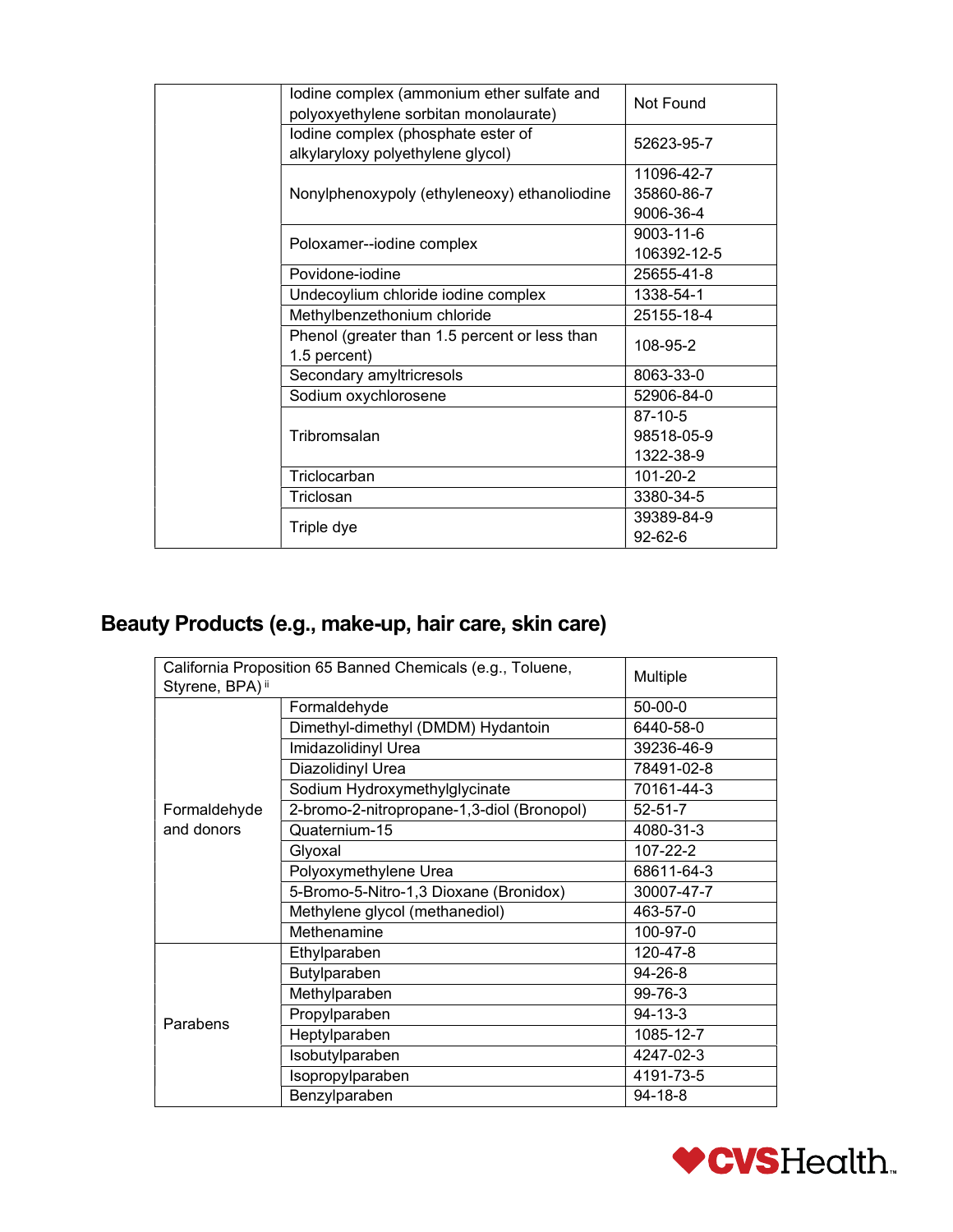|                                   | Octylparaben                                                                                               | 1219-38-1     |
|-----------------------------------|------------------------------------------------------------------------------------------------------------|---------------|
|                                   | Pentylparaben                                                                                              | 6521-29-5     |
|                                   | Phenylparaben                                                                                              | 17696-62-7    |
|                                   | Isodecylparaben                                                                                            | 2664-60-0     |
|                                   | Calcium Paraben                                                                                            | 69959-44-0    |
|                                   | Potassium Paraben                                                                                          | 16782-08-4    |
|                                   |                                                                                                            | 5026-62-0     |
|                                   |                                                                                                            | 35285-69-9    |
|                                   | Sodium Parabens                                                                                            | 35285-68-8    |
|                                   |                                                                                                            | 36457-20-2    |
|                                   | Hexamidine Paraben                                                                                         | Not Found     |
|                                   | Hexamidine Diparaben                                                                                       | 93841-83-9    |
|                                   | Undecylenoyl PEG 5 Paraben                                                                                 | Not Found     |
|                                   | Phenoxyethylparaben                                                                                        | 55468-88-7    |
|                                   | 4-Hydroxybenzoic acid                                                                                      | 99-96-7       |
|                                   | Di-2-ethylhexyl phthalate (DEHP)                                                                           | 117-81-7      |
|                                   | Benzyl butyl phthalate (BBP)                                                                               | 85-68-7       |
|                                   | Di-n-butyl phthalate (DBP)                                                                                 | 84-74-2       |
|                                   | Diisodecyl phthalate (DIDP)                                                                                | 26761-40-0    |
|                                   | Di-n-hexyl phthalate (DnHP)                                                                                | 84-75-3       |
| Phthalates                        | Diisononyl phthalate (DINP)                                                                                | 28553-12-0    |
|                                   | Di-n-octyl phthalate (DNOP)                                                                                | 117-84-0      |
|                                   | Diethyl phthalate (DEP)                                                                                    | 84-66-2       |
|                                   | Diisobutyl phthalate (DIBP)                                                                                | 84-69-5       |
|                                   | Di-n-pentyl phthalate (DPENP)                                                                              | 131-18-0      |
|                                   |                                                                                                            |               |
|                                   | Dicyclohexyl phthalate (DCHP)                                                                              | 84-61-7       |
| Methylisothiazolinone (MI)        |                                                                                                            | 2682-20-4     |
| Methylchloroisothiazolinone (MCI) | Please note MI and MCI have allowable limits as outlined below                                             | 26172-55-4    |
|                                   |                                                                                                            |               |
| products                          | • MI alone cannot exceed 100 ppm (0.01%) in leave on or rinse off                                          |               |
|                                   | • MCI can only be used in combination with MI in rinse off products<br>and cannot exceed 15 ppm (0.0015%). |               |
|                                   | Note: MI and MCI cannot be used in combination in leave on products.                                       |               |
| Polyethylene Microbeads           |                                                                                                            |               |
| (≤5mm in diameter)                |                                                                                                            |               |
|                                   |                                                                                                            | 9002-88-4     |
|                                   | (Beauty and Personal Care products with polyethylene                                                       |               |
| microbeads)                       |                                                                                                            |               |
|                                   | Palm Oil                                                                                                   | 8002-75-3     |
|                                   | Palm Kernel Oil                                                                                            | 8023-79-8     |
| Non-                              |                                                                                                            | 84540-04-5    |
| Responsibly                       | Hydrogenated Palm Oil                                                                                      | 8033-29-2     |
| Sourced Palm                      |                                                                                                            | 68514-74-9    |
| Oil and its                       | <b>Hydrogenated Palm Glycerides</b>                                                                        | 91744-66-0    |
| derivatives                       | <b>Hydrogenated Palm Kernel Glycerides</b>                                                                 | 93334-20-4    |
|                                   | Palm Stearin                                                                                               | 98106-68-4    |
|                                   | <b>Palmitic Acid</b>                                                                                       | $57 - 10 - 3$ |
|                                   | Palm Olein                                                                                                 | 93334-39-5    |
|                                   | Cloflucarban                                                                                               | 369-77-7      |

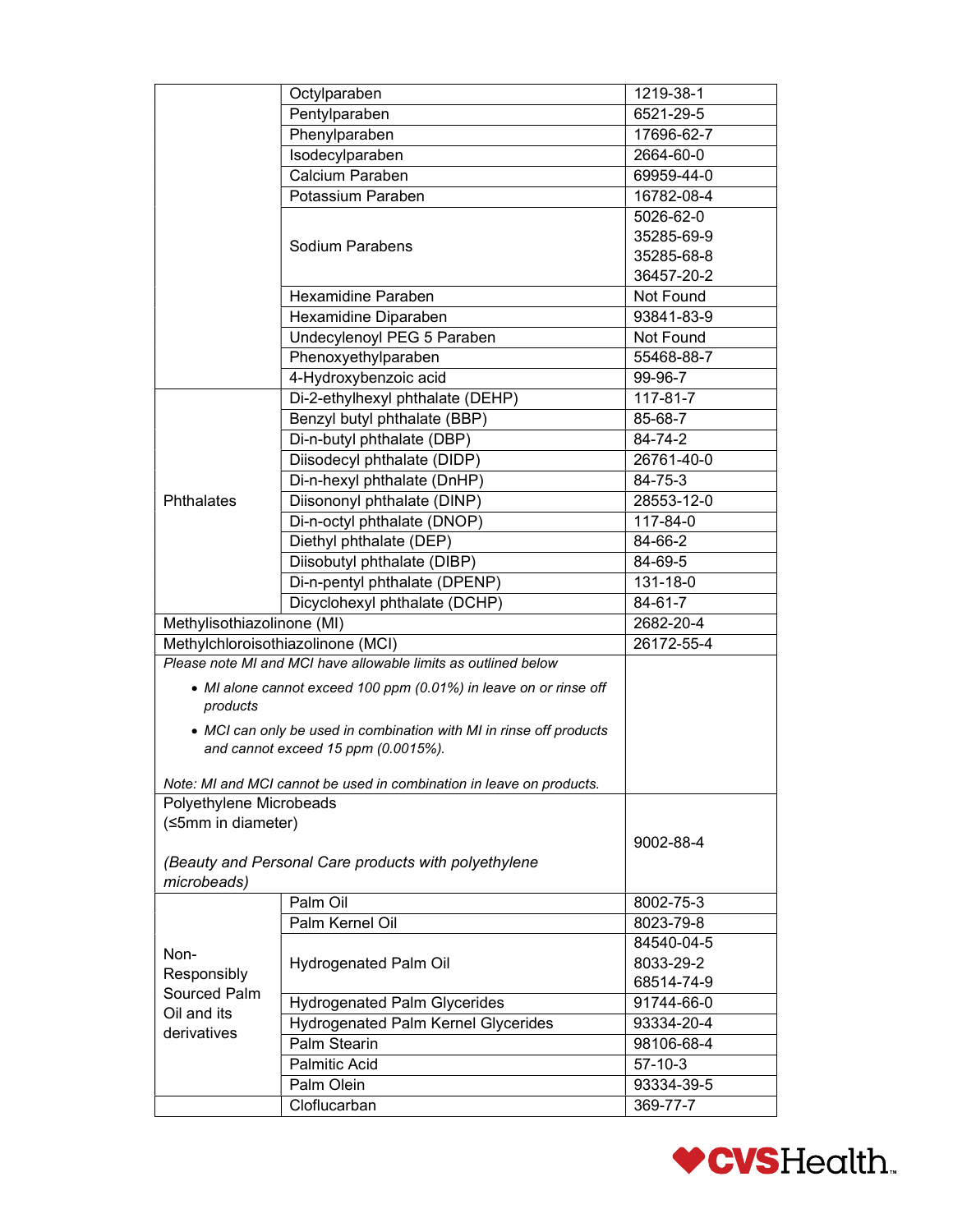|                           | Fluorosalan                                   | 4776-06-1     |
|---------------------------|-----------------------------------------------|---------------|
|                           | Hexachlorophene                               | 70-30-4       |
|                           | Hexylresorcinol                               | 136-77-6      |
|                           | Iodophors (Iodine-containing ingredients)     | 39392-86-4    |
|                           | lodine complex (ammonium ether sulfate and    | Not Found     |
|                           | polyoxyethylene sorbitan monolaurate)         |               |
|                           | lodine complex (phosphate ester of            | 52623-95-7    |
|                           | alkylaryloxy polyethylene glycol)             |               |
|                           |                                               | 11096-42-7    |
|                           | Nonylphenoxypoly (ethyleneoxy) ethanoliodine  | 35860-86-7    |
| Non GRASi                 |                                               | 9006-36-4     |
|                           | Poloxamer--iodine complex                     | 9003-11-6     |
| Antiseptic<br>ingredients |                                               | 106392-12-5   |
|                           | Povidone-iodine                               | 25655-41-8    |
|                           | Undecoylium chloride iodine complex           | 1338-54-1     |
|                           | Methylbenzethonium chloride                   | 25155-18-4    |
|                           | Phenol (greater than 1.5 percent or less than | 108-95-2      |
|                           | 1.5 percent)                                  |               |
|                           | Secondary amyltricresols                      | 8063-33-0     |
|                           | Sodium oxychlorosene                          | 52906-84-0    |
|                           |                                               | 87-10-5       |
|                           | Tribromsalan                                  | 98518-05-9    |
|                           |                                               | 1322-38-9     |
|                           | Triclocarban                                  | 101-20-2      |
|                           | Triclosan                                     | 3380-34-5     |
|                           |                                               | 39389-84-9    |
|                           | Triple dye                                    | $92 - 62 - 6$ |

## Personal Care Products (e.g., moisturizers, sanitizers, cleansers)

| California Proposition 65 Banned Chemicals (e.g., Toluene,<br>Styrene, BPA) <sup>ii</sup> |                                            | Multiple      |
|-------------------------------------------------------------------------------------------|--------------------------------------------|---------------|
|                                                                                           | Formaldehyde                               | $50-00-0$     |
|                                                                                           | Dimethyl-dimethyl (DMDM) Hydantoin         | 6440-58-0     |
|                                                                                           | Imidazolidinyl Urea                        | 39236-46-9    |
|                                                                                           | Diazolidinyl Urea                          | 78491-02-8    |
|                                                                                           | Sodium Hydroxymethylglycinate              | 70161-44-3    |
| Formaldehyde                                                                              | 2-bromo-2-nitropropane-1,3-diol (Bronopol) | $52 - 51 - 7$ |
| and donors                                                                                | Quaternium-15                              | 4080-31-3     |
|                                                                                           | Glyoxal                                    | 107-22-2      |
|                                                                                           | Polyoxymethylene Urea                      | 68611-64-3    |
|                                                                                           | 5-Bromo-5-Nitro-1,3 Dioxane (Bronidox)     | 30007-47-7    |
|                                                                                           | Methylene glycol (methanediol)             | 463-57-0      |
|                                                                                           | Methenamine                                | 100-97-0      |
|                                                                                           | Ethylparaben                               | 120-47-8      |
| Parabens                                                                                  | Butylparaben                               | 94-26-8       |
|                                                                                           | Methylparaben                              | 99-76-3       |
|                                                                                           | Propylparaben                              | $94 - 13 - 3$ |

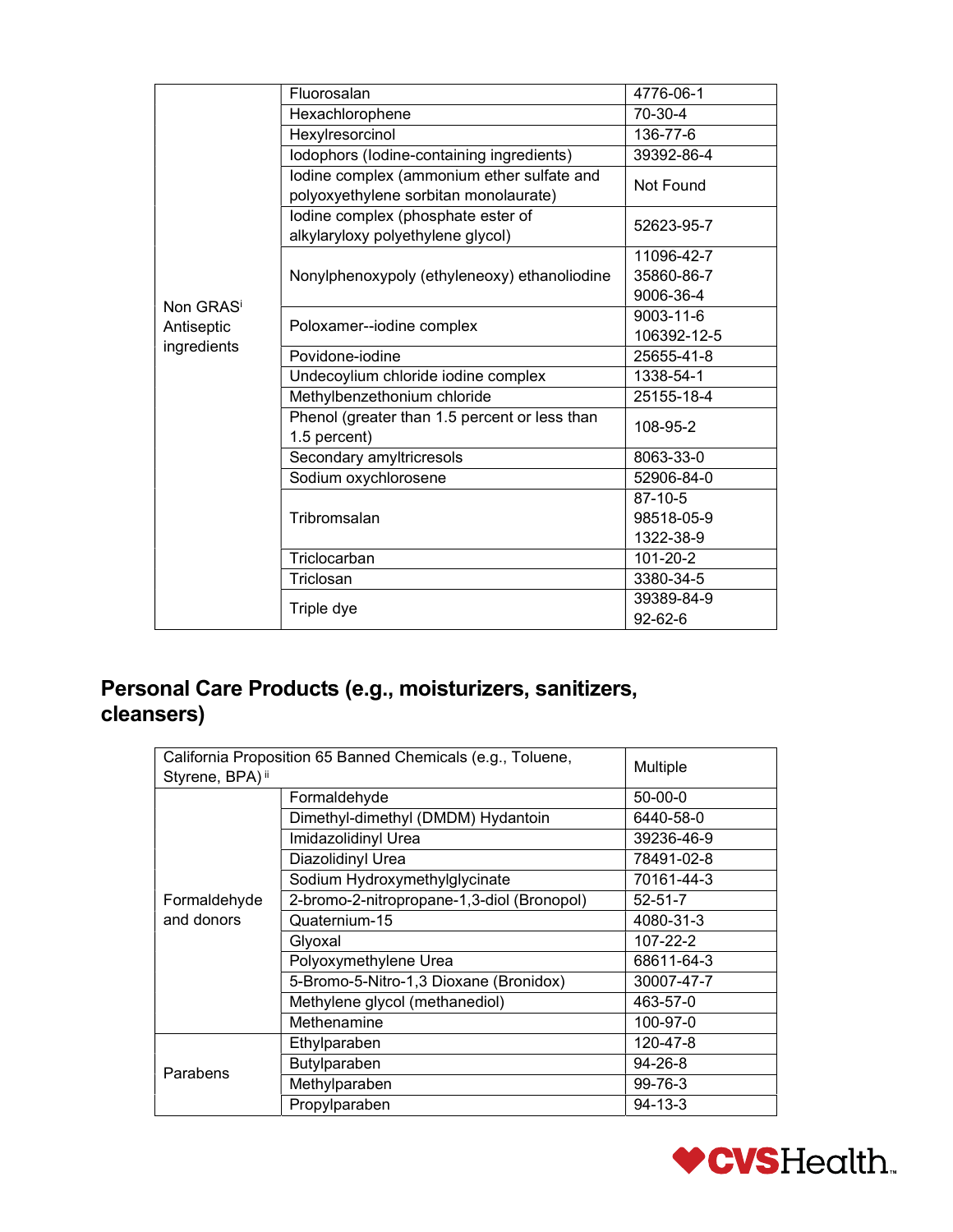|                            | Heptylparaben                                                        | 1085-12-7     |
|----------------------------|----------------------------------------------------------------------|---------------|
|                            | Isobutylparaben                                                      | 4247-02-3     |
|                            | Isopropylparaben                                                     | 4191-73-5     |
|                            | Benzylparaben                                                        | $94 - 18 - 8$ |
|                            | Octylparaben                                                         | 1219-38-1     |
|                            | Pentylparaben                                                        | 6521-29-5     |
|                            | Phenylparaben                                                        | 17696-62-7    |
|                            | Isodecylparaben                                                      | 2664-60-0     |
|                            | Calcium Paraben                                                      | 69959-44-0    |
|                            | Potassium Paraben                                                    | 16782-08-4    |
|                            |                                                                      | 5026-62-0     |
|                            |                                                                      | 35285-69-9    |
|                            | Sodium Parabens                                                      | 35285-68-8    |
|                            |                                                                      | 36457-20-2    |
|                            | Hexamidine Paraben                                                   | Not Found     |
|                            | Hexamidine Diparaben                                                 | 93841-83-9    |
|                            | Undecylenoyl PEG 5 Paraben                                           | Not Found     |
|                            | Phenoxyethylparaben                                                  | 55468-88-7    |
|                            | 4-Hydroxybenzoic acid                                                | 99-96-7       |
|                            | Di-2-ethylhexyl phthalate (DEHP)                                     | 117-81-7      |
|                            | Benzyl butyl phthalate (BBP)                                         | 85-68-7       |
|                            | Di-n-butyl phthalate (DBP)                                           | 84-74-2       |
|                            |                                                                      |               |
|                            | Diisodecyl phthalate (DIDP)                                          | 26761-40-0    |
|                            | Di-n-hexyl phthalate (DnHP)                                          | 84-75-3       |
| Phthalates                 | Diisononyl phthalate (DINP)                                          | 28553-12-0    |
|                            | Di-n-octyl phthalate (DNOP)                                          | 117-84-0      |
|                            | Diethyl phthalate (DEP)                                              | 84-66-2       |
|                            | Diisobutyl phthalate (DIBP)                                          | 84-69-5       |
|                            | Di-n-pentyl phthalate (DPENP)                                        | 131-18-0      |
|                            | Dicyclohexyl phthalate (DCHP)                                        | 84-61-7       |
| Methylisothiazolinone (MI) |                                                                      | 2682-20-4     |
|                            | Methylchloroisothiazolinone (MCI)                                    | 26172-55-4    |
|                            | Please note MI and MCI have allowable limits as outlined below       |               |
|                            | • MI alone cannot exceed 100 ppm (0.01%) in leave on or rinse off    |               |
| products                   |                                                                      |               |
|                            | • MCI can only be used in combination with MI in rinse off products  |               |
|                            | and cannot exceed 15 ppm (0.0015%).                                  |               |
|                            |                                                                      |               |
|                            | Note: MI and MCI cannot be used in combination in leave on products. |               |
| Polyethylene Microbeads    |                                                                      |               |
| (≤5mm in diameter)         |                                                                      |               |
|                            |                                                                      | 9002-88-4     |
|                            | (Beauty and Personal Care products with polyethylene                 |               |
| microbeads)                |                                                                      |               |
|                            | Palm Oil                                                             | 8002-75-3     |
| Non-                       | Palm Kernel Oil                                                      | 8023-79-8     |
| Responsibly                |                                                                      | 84540-04-5    |
| Sourced Palm               | Hydrogenated Palm Oil                                                | 8033-29-2     |
| Oil and its                |                                                                      | 68514-74-9    |
| derivatives                | Hydrogenated Palm Glycerides                                         | 91744-66-0    |
|                            | <b>Hydrogenated Palm Kernel Glycerides</b>                           | 93334-20-4    |

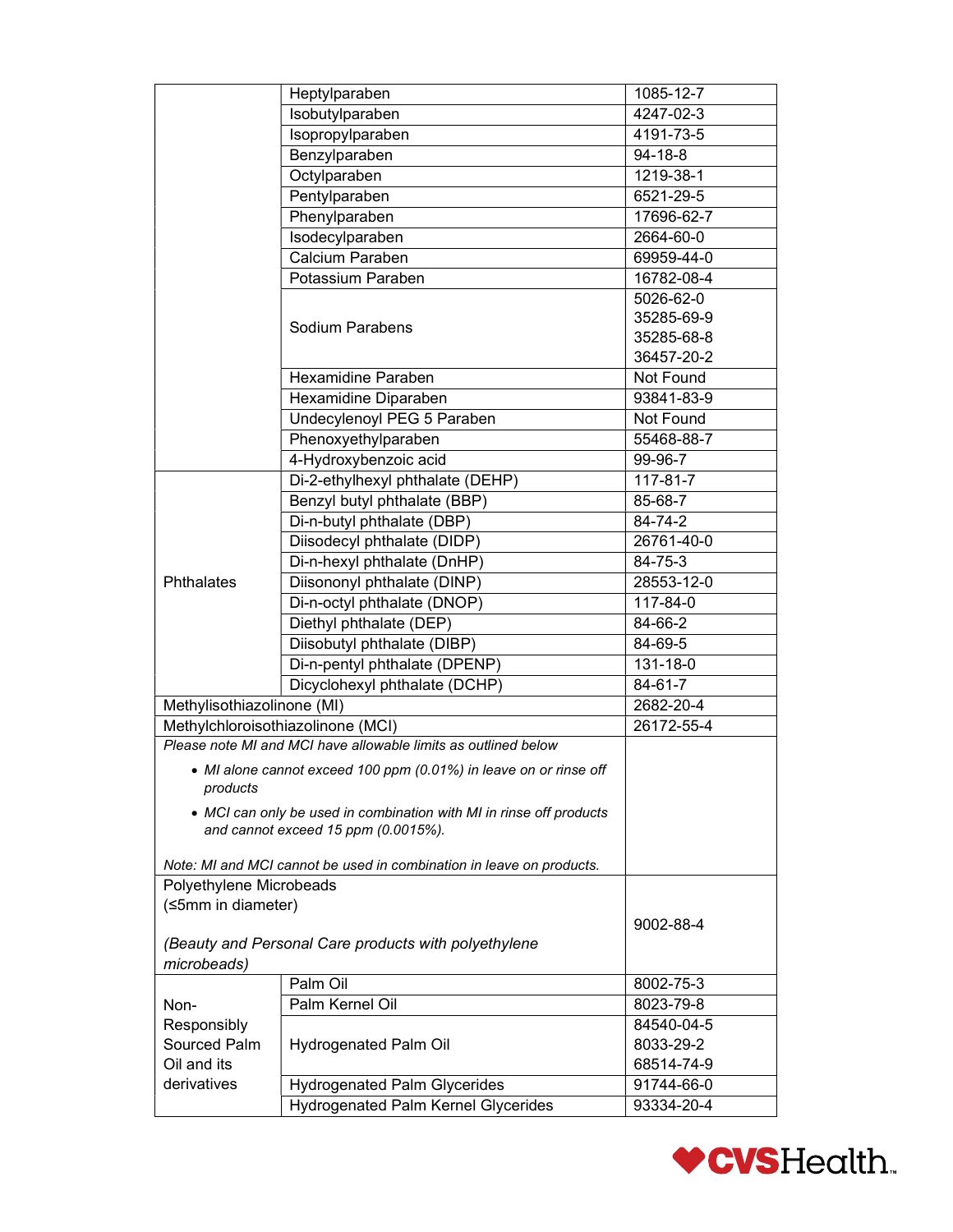|                                     | Palm Stearin                                                                        | 98106-68-4    |
|-------------------------------------|-------------------------------------------------------------------------------------|---------------|
|                                     | <b>Palmitic Acid</b>                                                                | $57 - 10 - 3$ |
|                                     | Palm Olein                                                                          | 93334-39-5    |
|                                     | Cloflucarban                                                                        | 369-77-7      |
|                                     | Fluorosalan                                                                         | 4776-06-1     |
|                                     | Hexachlorophene                                                                     | 70-30-4       |
|                                     | Hexylresorcinol                                                                     | 136-77-6      |
|                                     | Iodophors (Iodine-containing ingredients)                                           | 39392-86-4    |
|                                     | lodine complex (ammonium ether sulfate and<br>polyoxyethylene sorbitan monolaurate) | Not Found     |
|                                     | lodine complex (phosphate ester of<br>alkylaryloxy polyethylene glycol)             | 52623-95-7    |
|                                     |                                                                                     | 11096-42-7    |
|                                     | Nonylphenoxypoly (ethyleneoxy) ethanoliodine                                        | 35860-86-7    |
| Non GRAS <sup>i</sup><br>Antiseptic |                                                                                     | 9006-36-4     |
| ingredients                         | Poloxamer--iodine complex                                                           | 9003-11-6     |
|                                     |                                                                                     | 106392-12-5   |
|                                     | Povidone-iodine                                                                     | 25655-41-8    |
|                                     | Undecoylium chloride iodine complex                                                 | 1338-54-1     |
|                                     | Methylbenzethonium chloride                                                         | 25155-18-4    |
|                                     | Phenol (greater than 1.5 percent or less than<br>1.5 percent)                       | 108-95-2      |
|                                     | Secondary amyltricresols                                                            | 8063-33-0     |
|                                     | Sodium oxychlorosene                                                                | 52906-84-0    |
|                                     |                                                                                     | 87-10-5       |
|                                     | Tribromsalan                                                                        | 98518-05-9    |
|                                     |                                                                                     | 1322-38-9     |
|                                     | Triclocarban                                                                        | 101-20-2      |
|                                     | Triclosan                                                                           | 3380-34-5     |
|                                     |                                                                                     | 39389-84-9    |
|                                     | Triple dye                                                                          | $92 - 62 - 6$ |

## Food Products (e.g., snacks, bars, baby foods)

| California Proposition 65 Banned Chemicals (e.g., Toluene, |                                  | Multiple   |
|------------------------------------------------------------|----------------------------------|------------|
| Styrene, BPA)ii                                            |                                  |            |
|                                                            | Di-2-ethylhexyl phthalate (DEHP) | 117-81-7   |
|                                                            | Benzyl butyl phthalate (BBP)     | 85-68-7    |
|                                                            | Di-n-butyl phthalate (DBP)       | 84-74-2    |
|                                                            | Diisodecyl phthalate (DIDP)      | 26761-40-0 |
|                                                            | Di-n-hexyl phthalate (DnHP)      | 84-75-3    |
| <b>Phthalates</b>                                          | Diisononyl phthalate (DINP)      | 28553-12-0 |
|                                                            | Di-n-octyl phthalate (DNOP)      | 117-84-0   |
|                                                            | Diethyl phthalate (DEP)          | 84-66-2    |
|                                                            | Diisobutyl phthalate (DIBP)      | 84-69-5    |
|                                                            | Di-n-pentyl phthalate (DPENP)    | 131-18-0   |
|                                                            | Dicyclohexyl phthalate (DCHP)    | 84-61-7    |

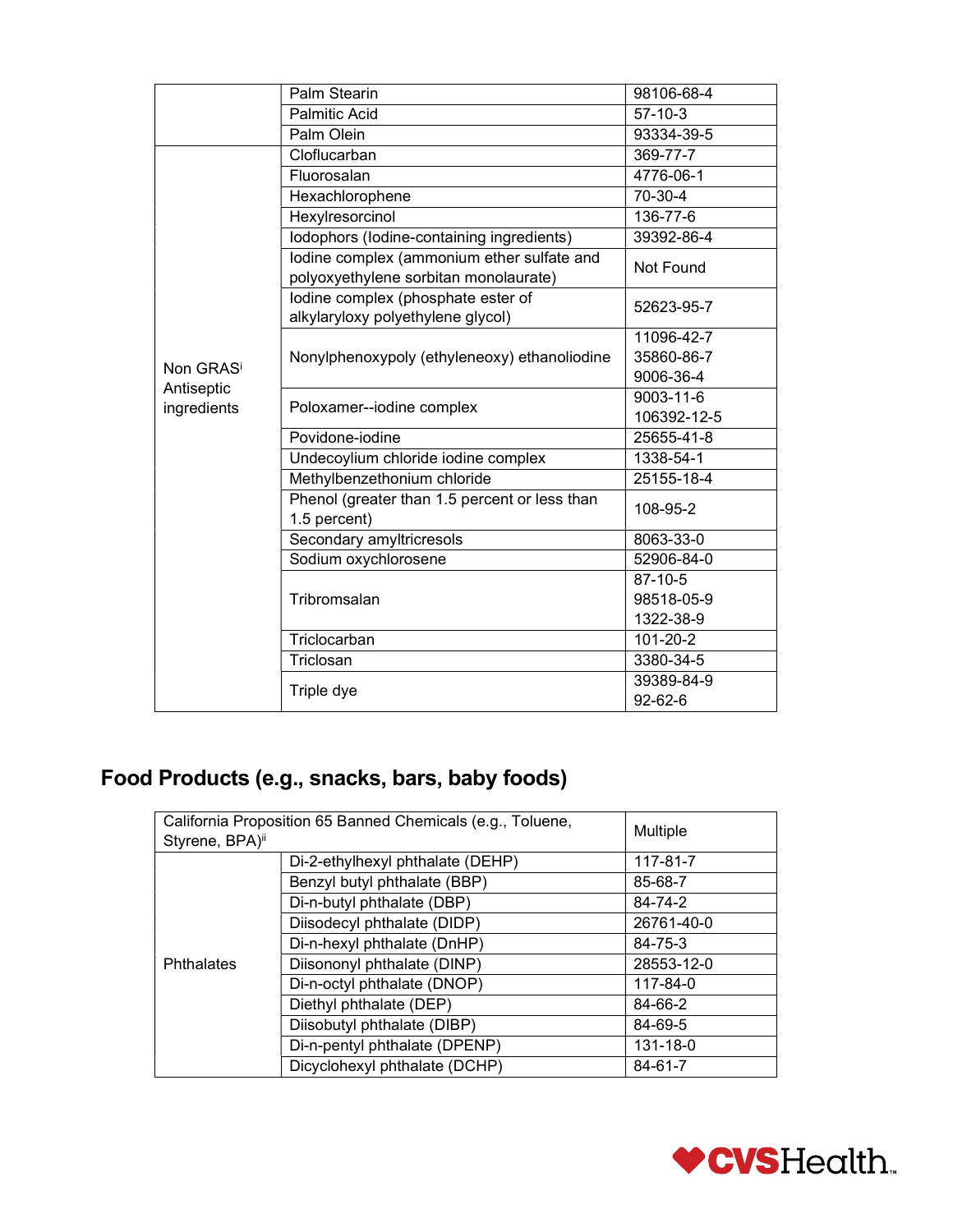| Partially Hydrogenated Oils (PHO)                                 |                                            |            |
|-------------------------------------------------------------------|--------------------------------------------|------------|
|                                                                   |                                            | N/A        |
| (Artificial Trans Fat)                                            |                                            |            |
|                                                                   | Palm Oil                                   | 8002-75-3  |
|                                                                   | Palm Kernel Oil                            | 8023-79-8  |
| Non-<br>Responsibly<br>Sourced Palm<br>Oil and its<br>derivatives |                                            | 84540-04-5 |
|                                                                   | Hydrogenated Palm Oil                      | 8033-29-2  |
|                                                                   |                                            | 68514-74-9 |
|                                                                   | <b>Hydrogenated Palm Glycerides</b>        | 91744-66-0 |
|                                                                   | <b>Hydrogenated Palm Kernel Glycerides</b> | 93334-20-4 |
|                                                                   | Palm Stearin                               | 98106-68-4 |
|                                                                   | <b>Palmitic Acid</b>                       | $57-10-3$  |
|                                                                   | Palm Olein                                 | 93334-39-5 |

### Suncare Products (e.g., lotions, sprays, lip balms, sticks and gels)

| California Proposition 65 Banned Chemicals (e.g., Toluene, |                                            | Multiple      |
|------------------------------------------------------------|--------------------------------------------|---------------|
| Styrene, BPA)ii                                            |                                            |               |
|                                                            | Formaldehyde                               | $50 - 00 - 0$ |
|                                                            | Dimethyl-dimethyl (DMDM) Hydantoin         | 6440-58-0     |
|                                                            | <b>Imidazolidinyl Urea</b>                 | 39236-46-9    |
|                                                            | <b>Diazolidinyl Urea</b>                   | 78491-02-8    |
|                                                            | Sodium Hydroxymethylglycinate              | 70161-44-3    |
| Formaldehyde                                               | 2-bromo-2-nitropropane-1,3-diol (Bronopol) | $52 - 51 - 7$ |
| and donors                                                 | Quaternium-15                              | 4080-31-3     |
|                                                            | Glyoxal                                    | 107-22-2      |
|                                                            | Polyoxymethylene Urea                      | 68611-64-3    |
|                                                            | 5-Bromo-5-Nitro-1,3 Dioxane (Bronidox)     | 30007-47-7    |
|                                                            | Methylene glycol (methanediol)             | 463-57-0      |
|                                                            | Methenamine                                | 100-97-0      |
|                                                            | Ethylparaben                               | 120-47-8      |
|                                                            | Butylparaben                               | $94 - 26 - 8$ |
|                                                            | Methylparaben                              | 99-76-3       |
|                                                            | Propylparaben                              | 94-13-3       |
|                                                            | Heptylparaben                              | 1085-12-7     |
|                                                            | Isobutylparaben                            | 4247-02-3     |
|                                                            | Isopropylparaben                           | 4191-73-5     |
|                                                            | Benzylparaben                              | 94-18-8       |
|                                                            | Octylparaben                               | 1219-38-1     |
| Parabens                                                   | Pentylparaben                              | 6521-29-5     |
|                                                            | Phenylparaben                              | 17696-62-7    |
|                                                            | Isodecylparaben                            | 2664-60-0     |
|                                                            | Calcium Paraben                            | 69959-44-0    |
|                                                            | Potassium Paraben                          | 16782-08-4    |
|                                                            |                                            | 5026-62-0     |
|                                                            | Sodium Parabens                            | 35285-69-9    |
|                                                            |                                            | 35285-68-8    |
|                                                            |                                            | 36457-20-2    |
|                                                            | <b>Hexamidine Paraben</b>                  | Not Found     |

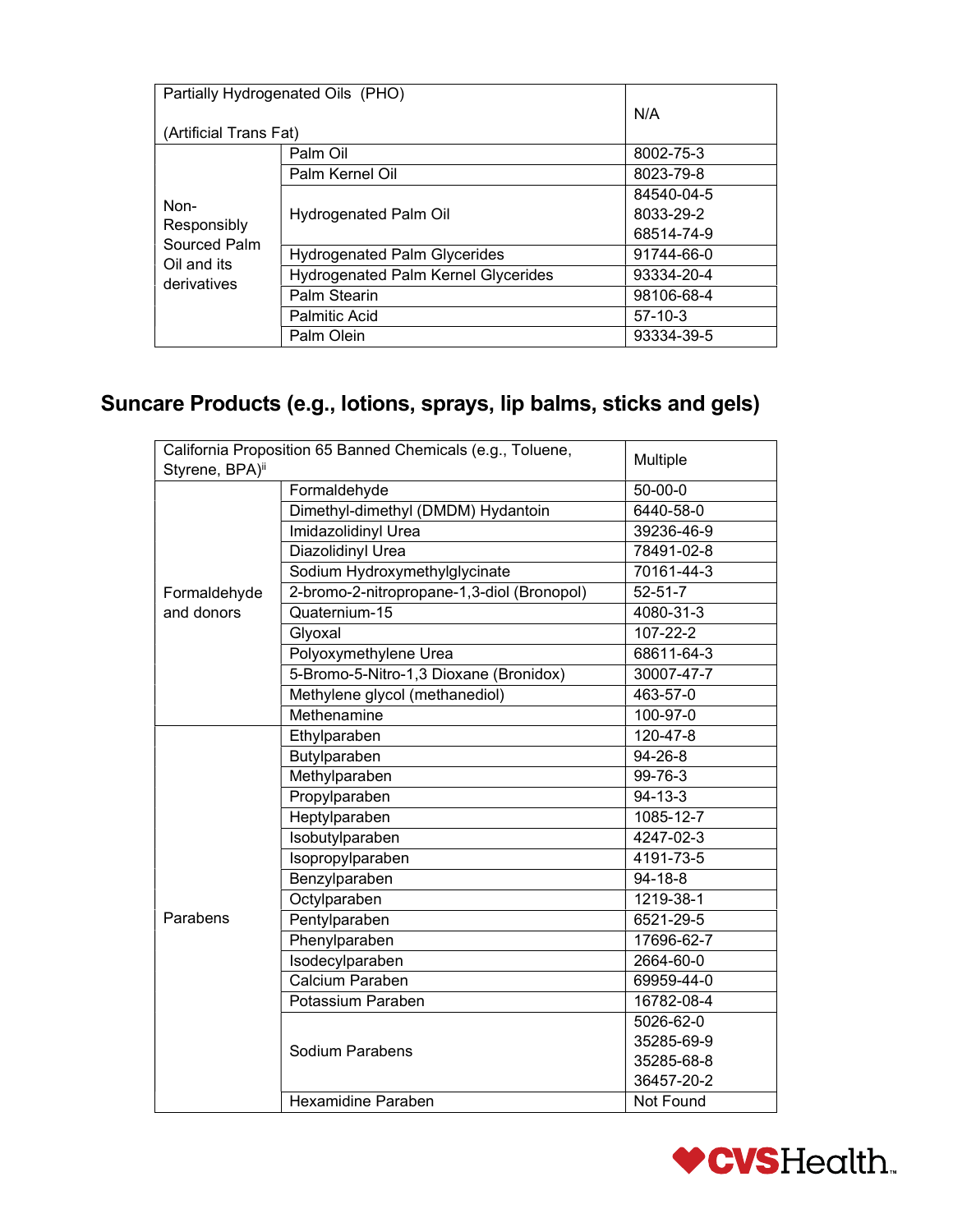|                            | Hexamidine Diparaben                                                 | 93841-83-9              |
|----------------------------|----------------------------------------------------------------------|-------------------------|
|                            | Undecylenoyl PEG 5 Paraben                                           | Not Found               |
|                            | Phenoxyethylparaben                                                  | 55468-88-7              |
|                            | 4-Hydroxybenzoic acid                                                | 99-96-7                 |
|                            | Di-2-ethylhexyl phthalate (DEHP)                                     | 117-81-7                |
| Phthalates                 | Benzyl butyl phthalate (BBP)                                         | 85-68-7                 |
|                            | Di-n-butyl phthalate (DBP)                                           | 84-74-2                 |
|                            | Diisodecyl phthalate (DIDP)                                          | 26761-40-0              |
|                            | Di-n-hexyl phthalate (DnHP)                                          | 84-75-3                 |
|                            | Diisononyl phthalate (DINP)                                          | 28553-12-0              |
|                            | Di-n-octyl phthalate (DNOP)                                          | 117-84-0                |
|                            | Diethyl phthalate (DEP)                                              | 84-66-2                 |
|                            | Diisobutyl phthalate (DIBP)                                          | 84-69-5                 |
|                            | Di-n-pentyl phthalate (DPENP)                                        | 131-18-0                |
|                            | Dicyclohexyl phthalate (DCHP)                                        | 84-61-7                 |
| Methylisothiazolinone (MI) |                                                                      | 2682-20-4               |
|                            | Methylchloroisothiazolinone (MCI)                                    | 26172-55-4              |
|                            | Please note MI and MCI have allowable limits as outlined below       |                         |
|                            | • MI alone cannot exceed 100 ppm (0.01%) in leave on or rinse off    |                         |
| products                   |                                                                      |                         |
|                            | • MCI can only be used in combination with MI in rinse off products  |                         |
|                            | and cannot exceed 15 ppm (0.0015%).                                  |                         |
|                            |                                                                      |                         |
|                            | Note: MI and MCI cannot be used in combination in leave on products. |                         |
| Polyethylene Microbeads    |                                                                      |                         |
|                            |                                                                      |                         |
| (≤5mm in diameter)         |                                                                      |                         |
|                            |                                                                      | 9002-88-4               |
|                            | (Beauty and Personal Care products with polyethylene                 |                         |
| microbeads)                |                                                                      |                         |
|                            | Palm Oil                                                             | 8002-75-3               |
|                            | Palm Kernel Oil                                                      | 8023-79-8               |
| Non-                       |                                                                      | 84540-04-5              |
| Responsibly                | <b>Hydrogenated Palm Oil</b>                                         | 8033-29-2               |
| Sourced Palm               |                                                                      | 68514-74-9              |
| Oil and its                | <b>Hydrogenated Palm Glycerides</b>                                  | 91744-66-0              |
| derivatives                | Hydrogenated Palm Kernel Glycerides                                  | 93334-20-4              |
|                            | Palm Stearin                                                         | 98106-68-4              |
|                            | Palmitic Acid                                                        | $57 - 10 - 3$           |
|                            | Palm Olein                                                           | 93334-39-5              |
|                            | Cloflucarban                                                         | 369-77-7                |
|                            | Fluorosalan                                                          | 4776-06-1               |
|                            | Hexachlorophene                                                      | 70-30-4                 |
|                            | Hexylresorcinol                                                      | 136-77-6                |
| Non GRAS <sup>i</sup>      | Iodophors (Iodine-containing ingredients)                            | 39392-86-4              |
| Antiseptic                 | lodine complex (ammonium ether sulfate and                           | Not Found               |
| ingredients                | polyoxyethylene sorbitan monolaurate)                                |                         |
|                            | lodine complex (phosphate ester of                                   | 52623-95-7              |
|                            | alkylaryloxy polyethylene glycol)                                    |                         |
|                            |                                                                      | 11096-42-7              |
|                            | Nonylphenoxypoly (ethyleneoxy) ethanoliodine                         | 35860-86-7<br>9006-36-4 |